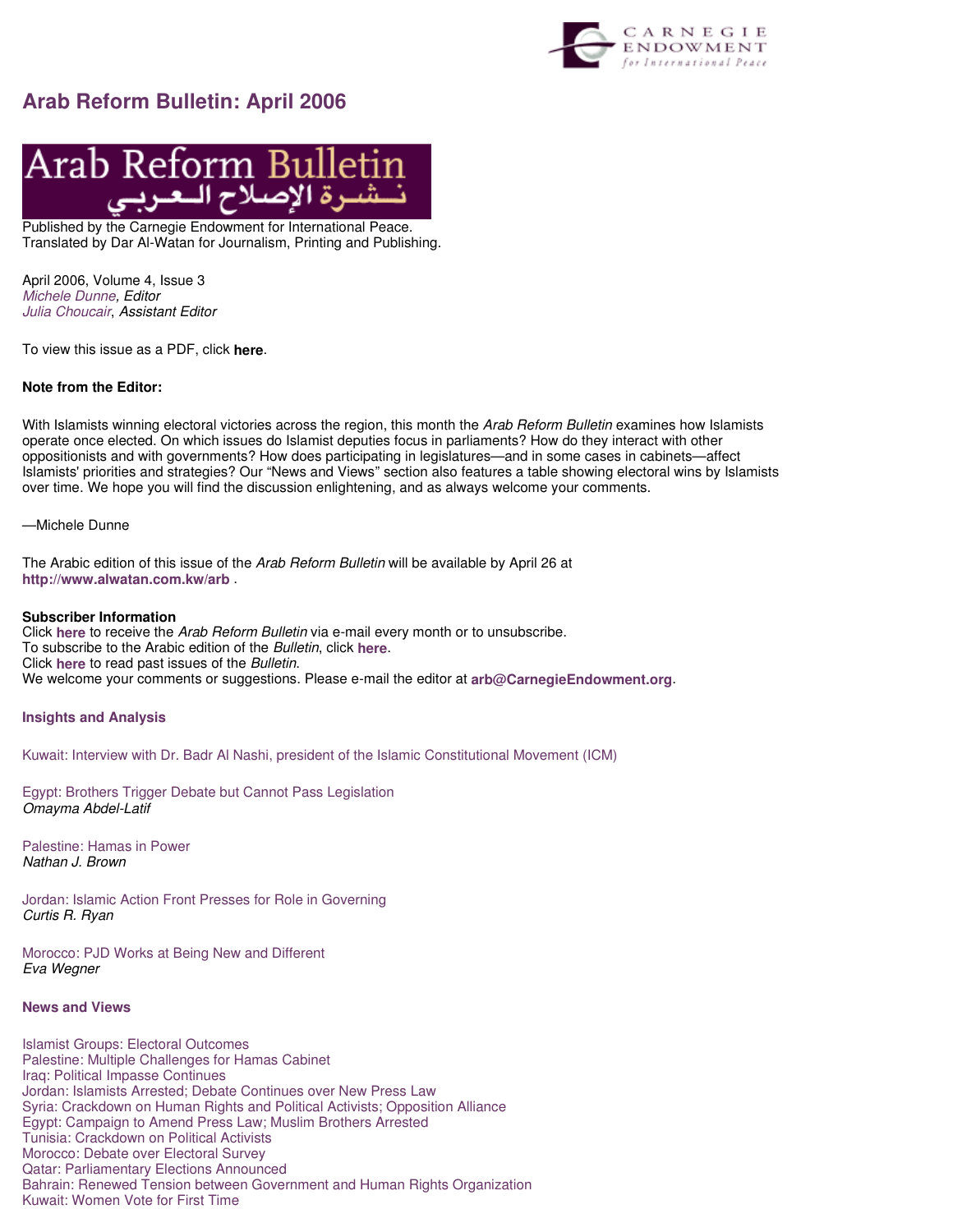#### **Read On**

New publications on Islamists and politics, Hamas, the Muslim Brotherhood, Iraq, Saudi Arabia, Oman, Lebanon, Yemen, and press freedom.

#### **Subscriber Information**

# **Insights and Analysis**

# **Kuwait: Interview with Dr. Badr Al Nashi, president of the Islamic Constitutional Movement (ICM)**

# **How has participation in Kuwaiti governments since the 1990s affected the ICM?**

Cabinet formation is different in Kuwait than in democratic countries, where the cabinet is usually composed of members of the parliamentary majority. In Kuwait the Emir chooses the prime minister, who then nominates cabinet ministers, taking into account social classes and political orientations as well as the technical knowledge that some ministries require. Members of the ruling family occupy critical ministries such as the defense, interior, and foreign ministries. The ICM was more of a presence in the last cabinet due to the participation of Dr. Ismail Al Shatti, a member of the political office of the ICM who is also close to the Muslim Brotherhood. In general, the influence of the government on the ICM—the ICM on the government—depends on the specific individual from the Movement and the extent of his interaction with the other ministers.

# **Have the priorities of the ICM changed due to its participation in the legislative branch since 1992?**

There has been no fundamental change in the movement's ideology due to its participation in the National Assembly, especially in regard to the implementation of sharia. A committee has been formed, directly attached to the Emir, to make preparations for completing the implementation of sharia. This is an example of how the ICM's work has moved from theory to reality.

I also believe that participating in the legislature has increased ICM interest in issues of political reform and development. Previously we focused more on general issues of morality and societal reform, but now we focus on specific issues such as educational reform, employment, the economy, and political issues such as electoral redistricting and reforming laws on publications and political parties.

#### **How do you view relations and prospects for cooperation between the ICM and non-religious political groups?**

A national dialogue continues between the ICM and liberal groups, with all issues on the table. All political forces in Kuwait agreed months ago on a list of issues including reforming the electoral system, amending the publications law, passing a law of political assembly, and reforming the judicial system. In fact, the publications law has now been amended and an electoral redistricting law is under discussion by the National Assembly

The issues that the ICM and liberal groups disagree about are the application of sharia and personal freedoms. Liberal groups oppose complete implementation of sharia, while the ICM, Salafist Movement, and Shiite National Islamic Alliance support gradual Islamization of laws, which will affirm the social and moral values called for by Islam. This is not discussed as an issue of potential cooperation with liberals who believe, for example, that the segregation of sexes in the university imposes a limitation on society.

# **On which issues does the ICM focus regarding the application of sharia?**

We primarily focus on the moral issues and the Islamization of laws, specifically those laws that affirm the Islamic identity and values of Kuwaiti society. Among the most significant examples are: the amendment of Article 79 of the constitution that prohibits the passage of any law that contradicts sharia; the enactment of a law of Islamic punishment; the law of zakat (charitable contributions) and philanthropy; a law for fighting drugs; and other laws related to the socialization of children

There is a clear consensus among the deputies of the National Assembly as well as the Shiite, Salafist and tribal groups and various segments of the population on the application of sharia. This consensus does not include some liberals, although there are also liberals who agree with us on issues such as zakat, moral corruption, and narcotics.

# **What is the ICM's position on the rights of women to vote and run for office?**

Before the National Assembly voted on the law granting political rights to women the ICM added the phrase "according to the stipulations of sharia," which was subsequently added to the text of the law. The aim of this addition was to ensure that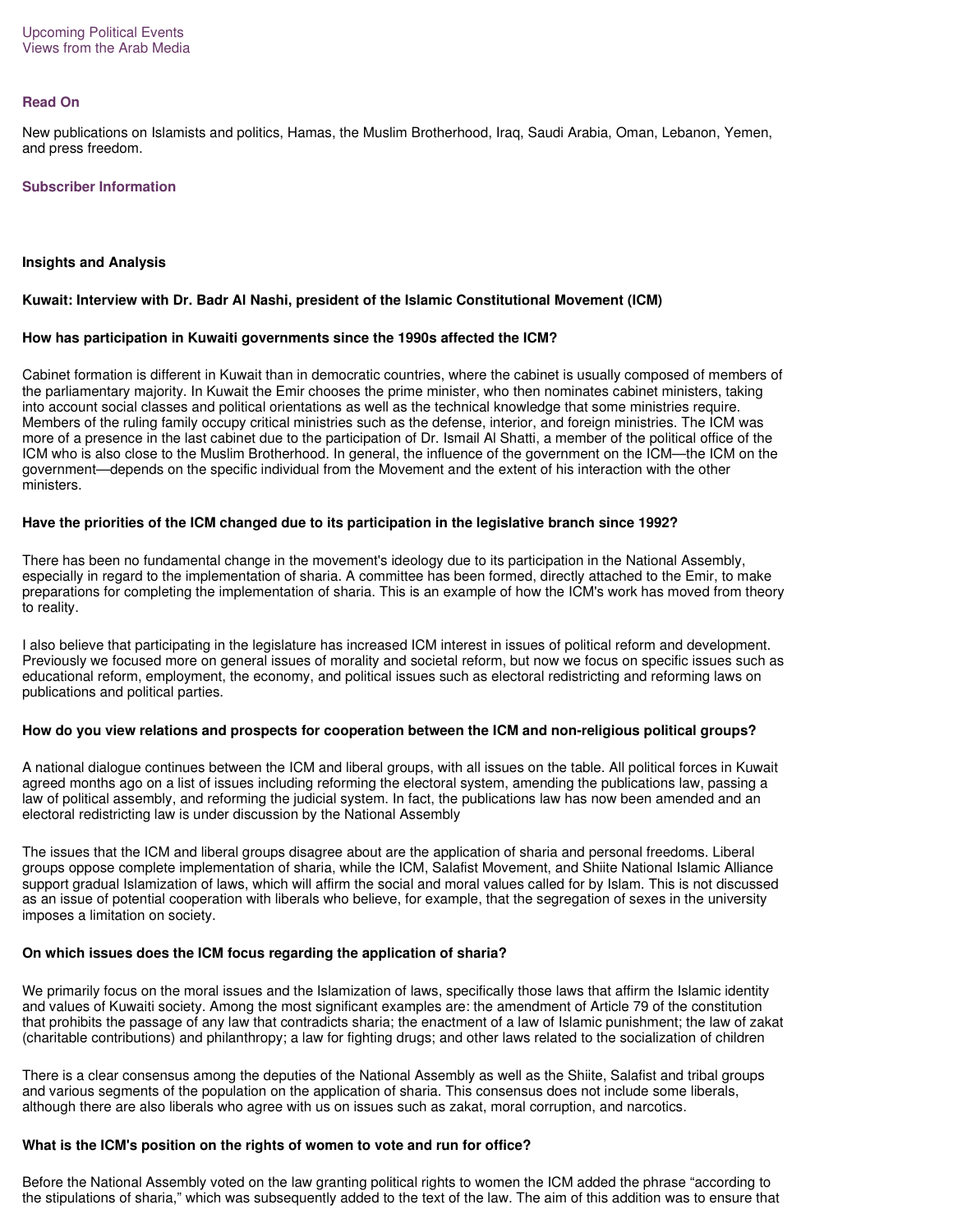the law did not violate the Islamic identity of Kuwaiti society. For example, there should be separate polling places for men and women, as well as a law criminalizing the abuse by women of the right to vote. Either the Waqf (Religious Endowments) Ministry or Fatwa Council must issue a law or fatwa to organize the participation of women in elections.

# **If the ICM agrees to the participation of women, with stipulations, than why has it not placed any female candidates on its electoral lists for 2007 elections?**

The ICM believes that it is necessary to proceed slowly in this matter. The process should begin with the right to vote and later the right to run for office, after making the appropriate legal and social stipulations. Furthermore, we had completed the selection of our candidates before the passage of the new law. Also, we do not believe that the time is appropriate for female candidates from the ICM because the matter is in need of study. It is possible that the ICM will have female candidates after evaluating results of the 2007 elections.

# **What is the position of the ICM on succession and how it should be organized?**

There was a political crisis after the death of Emir Jaber Al Ahmed. The ICM has always approached the matter based on two principles. The first is that the ruling family has the right to determine the emir and his successor and there should be no external interference. The second is that in the event that the ruling family is unable to agree, there are legal and constitutional channels to resolve disputes. The ICM does not support one side against another, but when the recent crisis deepened the ICM did issue a statement requesting that Sheik Saad Al Abdullah step down due to his health. When the royal family failed to reach agreement, the ICM supported the government's request to transfer the issue to the National Assembly in order to remove Sheikh Saad and appoint Sheikh Sabah Al Ahmad.

# **Does the ICM view participation in the legislature as a viable strategy to reform Kuwaiti politics?**

The Islamic Constitutional Movement, by its name and its design, has faith in the constitution, and believes it to be the central pillar of politics in Kuwait. The recent succession crisis showed that the constitution is the true authority for dealing with the most important national issues, even those connected with the head of state. The constitution provides a spur to action to political forces in Kuwaiti society. We would like for it to stimulate the organization of political activity and parties, as well as movement toward a parliamentary form of government, in order to achieve comprehensive political reform.

This interview was conducted by Amr Hamzawy, Senior Associate at the Carnegie Endowment for International Peace. It was translated from Arabic by Kevin Burnham.

Return to table of contents. Printer-friendly version.

# **Egypt: Brothers Trigger Debate but Cannot Pass Legislation**

#### **Omayma Abdel-Latif**

"How do you think the Muslim Brotherhood performance has affected parliament?" The question was posted on the website of the Muslim Brotherhood, Egypt's largest opposition group, in mid-March after 100 days in the current parliament. The results offered a boost. Sixty-eight percent of respondents said the Brotherhood's impact so far was excellent, 22 percent judged it acceptable, and 7 percent deemed it poor, while 3 percent said they did not care.

Stunned by the Brotherhood's electoral splash in the 2005 elections, when the group secured 88 of the 454 seats in the People's Assembly, observers have questioned the group's ability to serve effectively in the legislature. "Some analysts reacted to our victory as though the Brothers are a bunch of sheikhs and dervishes who were entering the political fray for the first time and had no parliamentary experience," remarked Essam Al Erian, senior member of the Brotherhood's politburo. Indeed, the Brotherhood's involvement in electoral politics dates back to 1938 when its founder and spiritual leader Hassan Al Banna ran for parliamentary elections in Ismailia. Forced to withdraw under pressure from British occupation authorities, Al Banna and other Brothers tried again in 1946 but failed to win seats

Repression by President Gamal Abdel Nasser forced the group to go underground in the 1950s-60s, and it was not until President Anwar Sadat's liberalization program in the mid-1970s that the Brotherhood was able to contest elections again. In 1976 the Brotherhood won a single seat, but it increased its presence to eight seats in 1984 and 36 seats in 1987, when it formed electoral alliances with secular parties including the Wafd, Socialist Labor Party, and Liberals Party. The 1990s saw a government clampdown on Islamists in light of terrorist attacks by extremist groups; the Brotherhood boycotted the 1990 elections and only one Brother was elected in 1995. In 2000 independent Brotherhood candidates won 17 seats, making them the largest opposition bloc in parliament at the time.

Along the course of the Brotherhood's ascendancy in politics, critics have charged that the movement's legislative agenda centered on morality rather than political issues. "Past experience shows that they were only after banning a book here or a play there. They rarely addressed real political issues," assessed political analyst Wahid Abdel Maguid. Responding to such charges, the Brotherhood recently published a book, The Brotherhood in Parliament, enumerating in detail the issues addressed by its deputies since 2000**.** Demands for constitutional amendments, expanding political freedoms, lifting the state of emergency, and raising questions about the fate of Egypt's 17,000 political detainees topped the Brotherhood's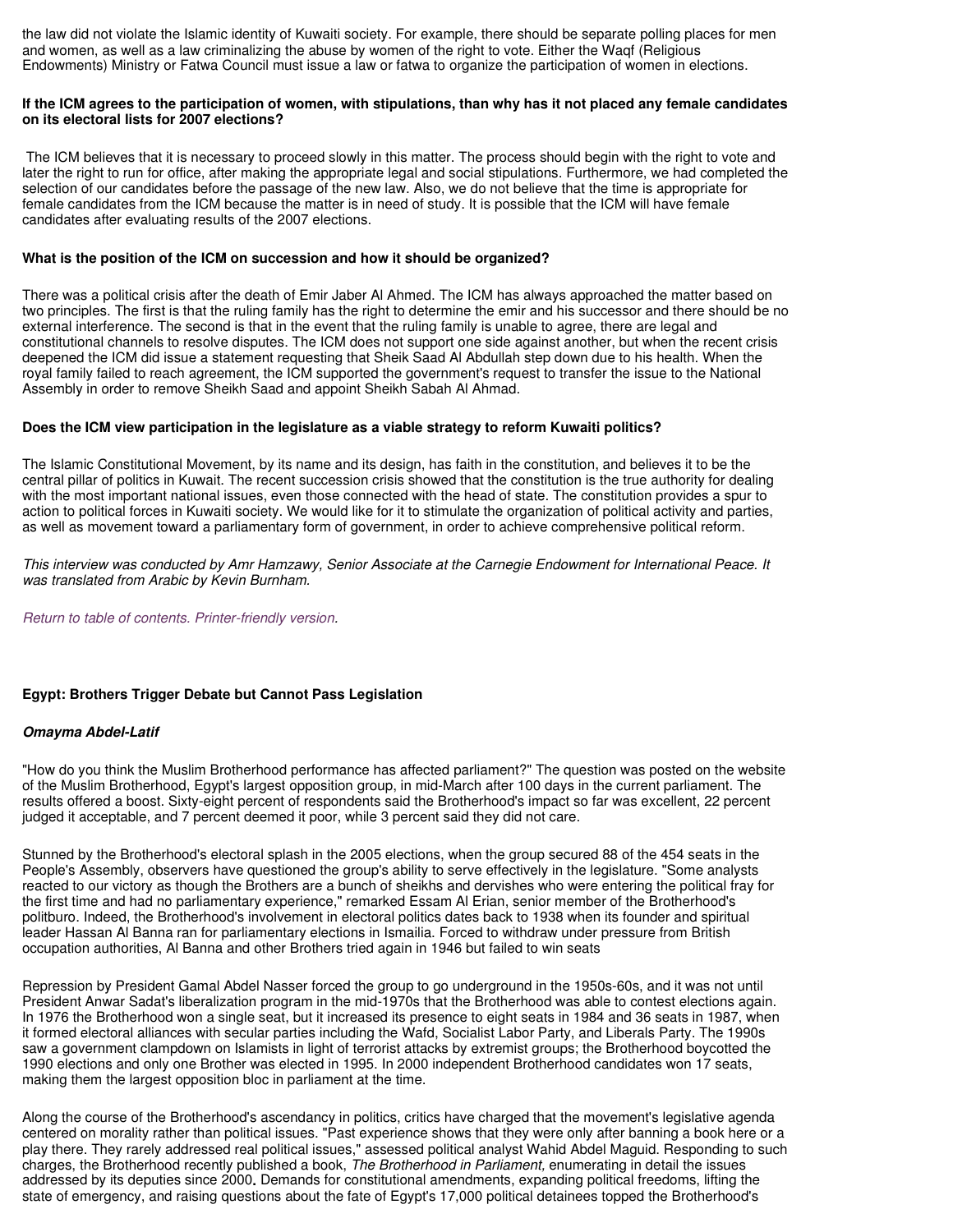agenda, according to the book.

An examination of the Brotherhood's record since 2000, however, shows that morality issues did feature significantly and command public attention. Brotherhood deputies demanded a ban on a novel published by the Culture Ministry, for example, because it contained sexually explicit material and mocked religion. They also frequently raised issues related to Egypt's Islamic and Arab identity in parliamentary debates. Brotherhood deputies attempted unsuccessfully to introduce legislation several times, for example a law relating to establishing an economic court and another to strengthen judicial authority. Deputies also submitted more than ten interpellations to cabinet ministers dealing with thorny issues ranging from corruption to privatization to the emergency law, most of them directed to Interior Minister Habib Al Adli.

In the current parliament, Brotherhood Supreme Guide Muhammad Mahdi Akef instructed lawmakers to give priority to exposing corruption and enhancing political freedoms. Saad Al Kattatni, head of the Brotherhood parliamentary bloc, said recently that political reform will remain central to the legislative agenda. In late March, Brotherhood deputies submitted a draft law to revise procedures licensing political parties, a hot issue because the current law gives the ruling National Democratic Party (NDP) virtual veto power over its competitors.

Kattatni says that in the new parliament the Brotherhood is keen to coordinate with secular opposition forces, which hold 12 seats. That same spirit, however, does not exist between Brotherhood deputies and their National Democratic Party (NDP) counterparts. In one recent incident, an NDP deputy accused Brotherhood deputies of being "members of an illegal group who should be put in prison." The Brotherhood deputies walked out in protest, a scene that has been repeated during the current parliamentary session. The government recently banned live coverage of parliamentary sessions on state-owned Nile TV, drawing protests from Brotherhood deputies.

Brotherhood leaders make no secret of their frustration at the futility of their energetic legislative efforts in view of the NDP's two-thirds majority in parliament. "The Brotherhood performance in parliament is remarkable, said Supreme Guide Akef in a recent interview, "however it remains an effort without value." Essam Al Erian begs to differ, setting a more realizable goal: "Every issue we address in the Assembly enlightens the public and creates a debate; this is enough for the time being."

Omayma Abdel-Latif is political affairs correspondent at Egypt's Al Ahram Weekly and has covered Islamist politics for the last decade.

Return to table of contents. Printer-friendly version.

#### **Palestine: Hamas in Power**

#### **Nathan J. Brown**

In recent decades a number of democratic transitions began when an authoritarian government agreed to elections under rules it had designed to ensure its continued hold on power—and then lost. In the Philippines in 1985, Chile in 1988, Poland in 1989, and Yugoslavia in 2000, rulers ceded power, gracefully or not, after a surprising defeat at the polls. In Palestine in 2006, the long dominant Fatah party lost to a "Change and Reform" slate assembled by the Islamist Hamas movement.

There has been less friction than might have been expected between Fatah and Hamas during the transition, largely because President Mahmud Abbas and the new Hamas majority have been fairly conscientious in observing procedures. New parliamentarians—though inexperienced—have intently studied the constitution, legal framework, and parliamentary bylaws. For instance, when they discovered that the outgoing cabinet had not submitted a 2006 budget and that the Palestinian Authority would lose its legal authority to spend money, they refused to ignore the issue (as the outgoing parliament had often done) but instead quickly rushed through legislation allowing an extension. But there continue to be rough spots. The outgoing Fatah majority in parliament tried to rush through a set of measures (now challenged in the courts) and the incoming Hamas speaker of parliament called in public prosecutors to investigate suspected forgery of parliamentary records. And the critical issue of control of the security services has not been resolved.

Hamas's restraint regarding domestic affairs has helped. Chairmanships of parliamentary committees have been doled out among various parties rather than monopolized by the governing majority. And Hamas's legislative program is at present quite modest. Deputies have mentioned few laws that they wish to see passed; when pressed, they identify only general issues rather than specific projects. Even on religious matters Hamas seems anxious to assure Palestinians that they are in for no sudden change. Nasser Al Shaer, an Islamic law professor who doubles as Education Minister and Deputy Prime Minister, has abandoned former calls for a constitutional prohibition on legislation that violates Islamic law and promises that there will be no major changes in school curricula.

The new government is promising to focus on efficiency, clean government, and ending the disorder in Palestinian streets. Indeed, the Hamas government program says little of struggle and resistance; Islam and Islamic law are passed over in silence. But corruption is denounced three times and rule of law mentioned five times. The newly seated parliament has attracted attention for its insistence on extended prayer breaks, but the deputies themselves speak far more about transparency and economic problems than they do about the sale of alcohol or women's dress.

Much of the modesty of Hamas's objectives reflects its reading of the public mood. While some of its core constituency may wish to see a thorough Islamization of society and a return to what Hamas terms "resistance," the movement won the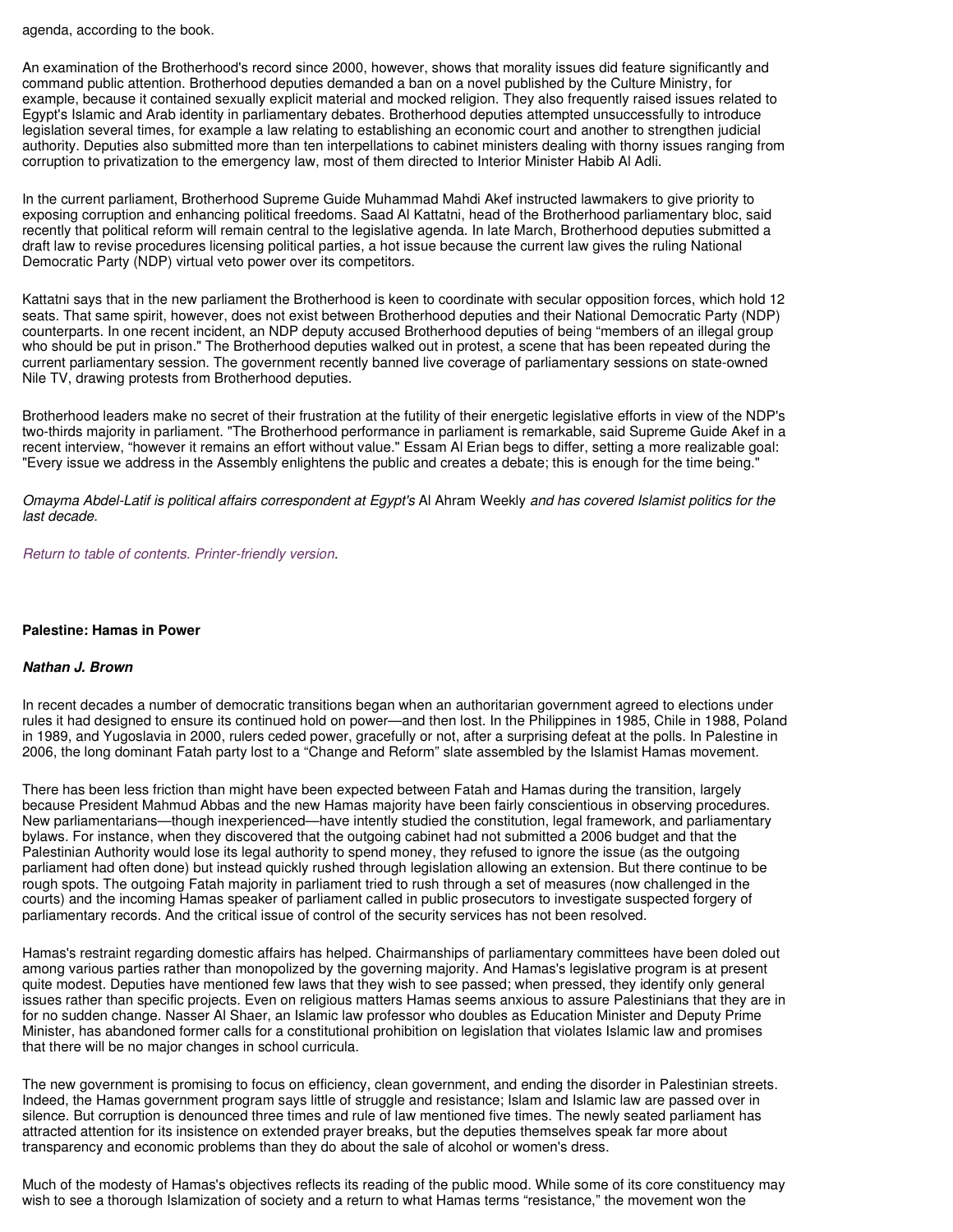election by its promise of reform and honesty. Hamas confronts some legal limitations as well, as the presidency retains certain powers and most of the bureaucracy was hired by Fatah and is protected by a strong civil service law.

While domestic affairs are proceeding quietly, however, the international environment poses a significant set of obstacles. Hamas's efforts to pull other parties into the cabinet ultimately foundered on its unwillingness to give unambiguous pledges to honor past international agreements or accept the authority of the Palestinian Liberation Organization, a largely moribund body that still claims the allegiance of Palestinians throughout the world.

Economic and fiscal limitations are most daunting. The Palestinian economy is dependent on access to Israeli markets and ports; the budget is dependent on taxes on entering goods that are actually collected by Israel as well as on foreign assistance. Hamas's victory has faced Palestinian society with the loss of all of these vital sources of economic growth and government revenues. To date Hamas has yet to deliver on a solution beyond a variety of slogans including tightening belts, eliminating the abuse of public funds, donations from friendly Arab and Muslim states, economic self-reliance, and greater economic integration with surrounding Arab states. When queried on their solution to the dire fiscal crisis, government leaders are easily able to identify actions others should take but indicate no practical solutions of their own.

In addition, it is not clear how long the lull in Israeli-Palestinian violence can survive the stubborn Hamas refusal to soften its position and the Israeli determination to pursue a unilateral solution in the absence of negotiations. Last month's Israeli raid on Jericho and the Hamas pledge not to suppress anti-Israeli violence by other Palestinian factions suggest that Palestinian electoral democracy is threatened less by Hamas's uncertain democratic credentials—indeed the party's rhetoric and positions are probably more democratic than those of any other ruling party in the Arab world—and more by the conflict with Israel, which its electoral victory has greatly deepened.

Nathan J. Brown is a senior associate at the Carnegie Endowment for International Peace.

Return to table of contents. Printer-friendly version.

# **Jordan: Islamic Action Front Presses for Role in Governing**

# **Curtis R. Ryan**

Jordan's Islamic Action Front (IAF), the political party of the Muslim Brotherhood, has had its share of electoral success and is now positioning itself to demand more of a role in governance. While terrorist bombings in 2005 left the Front worried about the new security-preoccupied government, Hamas's electoral victory in Palestine has emboldened the IAF to translate its popularity into greater political clout.

In 1989, when the Hashemite regime initiated elections for the lower house of parliament, the Muslim Brotherhood was poised to reap the benefits of decades of organization. It secured 22 parliamentary seats (out of a total of 80), while independent Islamists won an additional 12. The movement used its parliamentary strength to elect an Islamist speaker of the parliament, while other Islamists were even invited to take cabinet posts.

Under a new electoral law in 1993, however, the IAF secured only 16 parliamentary seats while independent Islamists dropped to a mere six. When the regime refused to repeal the electoral law, the IAF led the opposition in an 11-party boycott of the 1997 elections. Islamists then shifted their efforts toward the professional associations, where in short order they won the leadership posts of almost every association in the kingdom.

The 2003 elections were the first under King Abdullah II, and marked the return of the opposition to electoral politics. Seventeen IAF members gained parliamentary seats (including Hayat Al Massimi, who gained the first seat under the women's quota), along with five independent Islamists, in a parliament now expanded to 110 members.

While the IAF remained focused on its own Islamist political agenda, most legislation continued to emerge from the government itself, with the parliament serving as a debating forum that usually provided a legislative stamp of approval. The IAF had little ability to advance its broad goals of implementing Islamic law, preventing normalization of ties with Israel, and ultimately of abrogating the peace treaty entirely. The IAF did, however, align itself with other conservative forces in order to block government attempts to change Jordan's laws regarding honor crimes, specifically the lenient legal framework for sentencing men who killed female relatives suspected of shaming the family.

In November 2005 Al Qaeda suicide bombers struck three luxury hotels in central Amman, killing 60 people—mostly Jordanians—and injuring more than 100. The IAF and the Muslim Brotherhood were among the first to respond by organizing anti-al-Qaeda demonstrations. But Islamists in parliament found themselves squaring off with the government following a major cabinet reshuffle. The new government reflected a regime in security-mode, led by Prime Minister Marouf Al Bakhit (former ambassador to Israel and a security hawk) and with conservative royalists Abdul Hadi Al Majali and former Prime Minister Zayd Al Rifai as speakers of the lower and upper houses of parliament.

The government meanwhile called for preemptive war on militant forms of Islamism, which the IAF and Muslim Brotherhood feared might be used against them. In January 2006, the government charged IAF leader Jamil Abu Bakr with "harming the dignity of the state." The charges stemmed from articles on the IAF website that criticized the government tendency to appoint officials due mainly to connections rather than expertise or parliamentary consultations. The charges were dropped the following month, but the sense of harassment remained.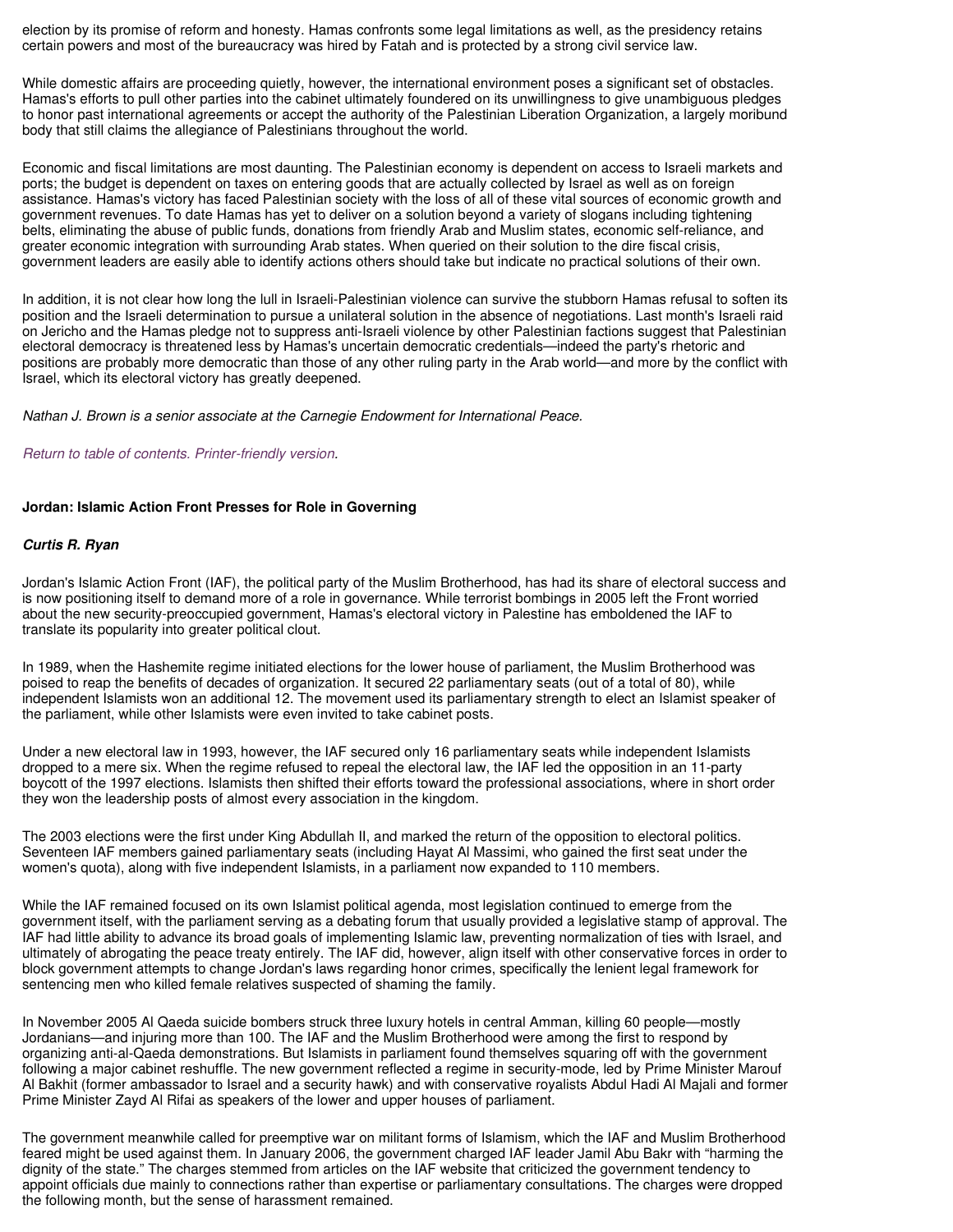Just as security factors have made life more difficult for the IAF, however, the sweeping victory of Hamas in Palestinian legislative elections has re-invigorated Jordan's already well-organized Islamist movement. With its campaign emphasis on anti-corruption and social welfare activities, Hamas was in many ways adopting the tactics of Jordan's IAF and Muslim Brotherhood, with which it had even shared office space at one time. But unlike Hamas, the IAF and Muslim Brotherhood do not have a militant wing. Hamas representatives were expelled from Jordan in 1999; the IAF is now calling on the government to recognize Hamas's achievement by restoring ties.

For many Islamists, the Hamas victory was inspiring but also a reminder of their comparative limitations. While Hamas's electoral win translated immediately into a new Hamas-led government, 17 years of Islamist electoral success in Jordan has produced no chance whatsoever to form an IAF government. Consequently, IAF leaders have recently become bolder in articulating their policy priorities as well as in demanding that the government stop harming the Islamist movement through electoral laws designed to minimize their representation.

IAF deputies have charged that in freer and fairer elections they might win 40 to 50 percent of the vote. They further argue that the cabinet should be drawn from parliament rather than appointed by the palace. In the current wrangling over a new law on parties and elections, this issue of linking elections to actual governance remains a key point of struggle between the government and IAF, as they bargain over the ground rules for the 2007 parliamentary elections and the nature of the Jordanian state itself.

Curtis R. Ryan is Associate Professor of Political Science at Appalachian State University in North Carolina, and is the author of Jordan in Transition: From Hussein to Abdullah (Boulder, CO: Lynne Rienner, 2002).

Return to table of contents. Printer-friendly version.

# **Morocco: PJD Works at Being New and Different**

# **Eva Wegner**

The Party of Justice and Development (PJD) is the offspring of the Movement for Unity and Reform, itself an amalgam of several Islamist organizations. It has held seats in parliament since 1997 and increased its share from 14 to 42 seats in the 2002 elections, even though the party only ran in half of Morocco's electoral districts. With the exception of the 1998-2000 period, during which the PJD lent its support (but did not hold ministerial portfolios) to the government lead by Socialist Party Prime Minister Youssoufi, it has remained in opposition throughout the whole period.

The PJD is similar to other parties in that it generally competes actively with its counterparts within the parliament but displays docility toward the palace. In one telling episode, the PJD worked with other Islamist movements to mobilize against a proposed reform of personal status laws under the Youssoufi government, only to endorse the reform after it became part of King Muhammad's political agenda in 2003.

The PJD has succeeded in differentiating itself from other political parties not so much by pushing for distinctively Islamist policies but by establishing and maintaining a reputation as a party that defends the interests of the populace rather than those of a self-interested political elite. Since 1997 it has also evolved into a more open organization that increasingly attracts voters, members, and candidates from segments of Moroccan society without a background of Islamist activism. While the PJD lacks a clearly defined political program, it has focused most of its parliamentary activities on increasing transparency and fighting corruption, issues that appeal to Islamist and non-Islamist voters alike.

From the beginning, PJD interventions in parliament have focused on improved ethics in and empowerment of Moroccan political institutions. In a symbolic move against absenteeism, the party circulated an attendance list to be signed by its deputies at general assembly and committee hearings and required explanation for absence or tardiness. Similarly, in weekly hearings broadcast on Moroccan TV, the PJD repeatedly insisted on enforcing parliamentary regulations sanctioning absent deputies. PJD deputies submitted the largest number of written questions and a substantial proportion of the oral questions, and denounced government delays in replying.

Differentiating itself from other Moroccan parties is at the core of the PJD's political capital. This was demonstrated by the way the leadership formalized deputies' obligations after the 2002 elections, when the PJD parliamentary group had grown significantly. Fearing that PJD deputies would fall into bad habits as they became part of the parliament's culture, the party leadership set up an internal code requiring deputies to attend all parliamentary sessions and to be productive. Each deputy is required to draft at least one oral question per week, one written question per month, and to propose one bill per legislative year. The PJD also requires deputies to remit at least 22 percent of their remuneration to the party in order to strengthen both party finances and the reputation of PJD deputies as not working for profit.

Beyond the issue of ethics, the PJD has also worked on strengthening its ability to develop legislation, founding the "Forum du Développement" in 2000. Its tasks are to develop party policies and to support and train deputies. Most questions, amendments, and draft bills of a more technical nature—for instance, relating to the budget law rather than denouncing collaboration by leftist parties with the "Zionist entity"—have been produced by the Forum's members. These highly pragmatic technocrats are now increasingly coming to the forefront in the party. PJD leaders parachuted several of them into the top ranks of electoral lists in 2003 local elections, knowing that candidates capable of managing budgets, multiparty coalitions, and interacting with governors would be more effective than school teachers (the largest pool of PJD candidates and current deputies). By setting up projects centered on improving public services, such as low income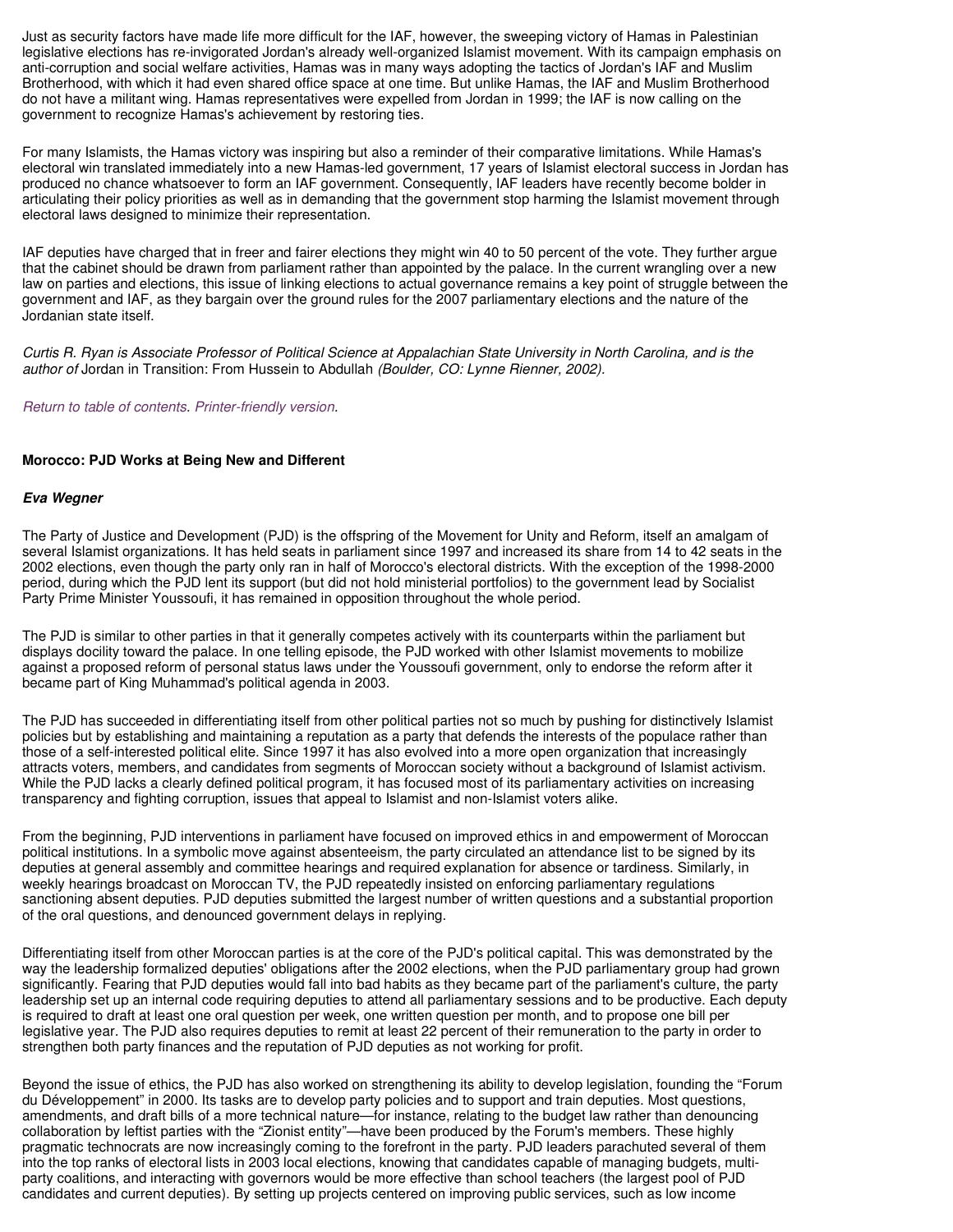housing or waste management, the technocrats must now show that the party can indeed make a difference. Their experience may indicate the extent to which the PJD—or perhaps any party with an ethical message—can survive the hazards of governance in the Middle East and North Africa.

Eva Wegner is a researcher at the European University Institute in Florence.

Return to table of contents. Printer-friendly version.

#### **News and Views**

#### **Islamist Groups: Electoral Outcomes**

Click **here** for a table showing parliamentary election results for the countries where Islamist parties and candidates have competed legally or openly in parliamentary elections.

The role of Islamist opposition parties in legislative elections varies across the Arab region. In Algeria, Iraq, Jordan, Lebanon, Morocco, Palestine, and Yemen, Islamist parties—parties whose main goal is the establishment of an Islamic state or the implementation of sharia—are permitted to compete in elections. In Egypt, Islamist political parties are banned, but Islamists have run for office as independent candidates, typically as members of the illegal but tolerated Muslim Brotherhood. Tunisia has a multiparty system, but forbids religiously-affiliated parties and candidates. Syria allows only candidates vetted by the ruling Baath party, which so far has excluded Islamists.

In Bahrain and Kuwait all political parties are illegal but Islamist candidates compete openly in elections as independents or with the backing of political and religious societies. Parties are also illegal in Oman, Qatar, the United Arab Emirates, and Saudi Arabia. Among these states only Oman, which has no notable Islamist movement, has so far held legislative elections. The UAE and Qatar have announced that they will hold legislative elections in the future. Saudi Arabia does not hold legislative elections but independent Islamists participated in the 2005 municipal elections.

Return to table of contents.

#### **Palestine: Multiple Challenges for Hamas Cabinet**

Tensions are on the rise between the new Hamas-led government and Palestinian President Mahmoud Abbas after an April 5 decision by Abbas to assume security control over Gaza's border crossings. As head of the National Security Council, Abbas has final say over the Palestinian security forces but Prime Minister Ismail Haniyya criticized the decision as a violation of power-sharing agreements. On April 9, Abbas appointed a new commander of security forces in the West Bank and Gaza strip, a move observers believe was designed to alleviate tensions with Hamas.

The new Palestinian Authority also faces grave financial challenges. The Palestinian Authority will not be able to pay the salaries of about 140,000 government employees without foreign assistance. The European Union, the largest international donor to the Palestinians, suspended direct aid to the Palestinian Authority on April 7 because Hamas has not recognized Israel or renounced violence. European Union foreign ministers stressed they would seek alternative ways of providing money for humanitarian purposes. Click **here** for a list of the 24-member Hamas cabinet sworn in on March 29.

Return to table of contents.

#### **Iraq: Political Impasse Continues**

Disagreement over the choice of a prime minister continues to hamper the formation of a new Iraqi government almost five months after parliamentary elections. On April 10, Kurdish and Sunni politicians reaffirmed their opposition to the continuation of interim Prime Minister Ibrahim Jafari as prime minister in Iraq's new government on the grounds that he is responsible for the current rise in tensions. The United Iraqi Alliance, the parliamentary bloc with the most seats, has resisted demands that it withdraw Jafari as candidate. The parliament, which has held one session since the December 15 elections, is scheduled to meet on April 17 to discuss the formation of a new government.

Iraq's top religious leaders will meet in Amman on April 22 in an attempt to defuse the volatile situation in Iraq. The Iraqi Islamic Reconciliation Summit will be held under the patronage of Jordan's King Abdullah II and will be organized by the Arab League and the Aal Al Bayt Institute for Islamic Thought.

Return to table of contents.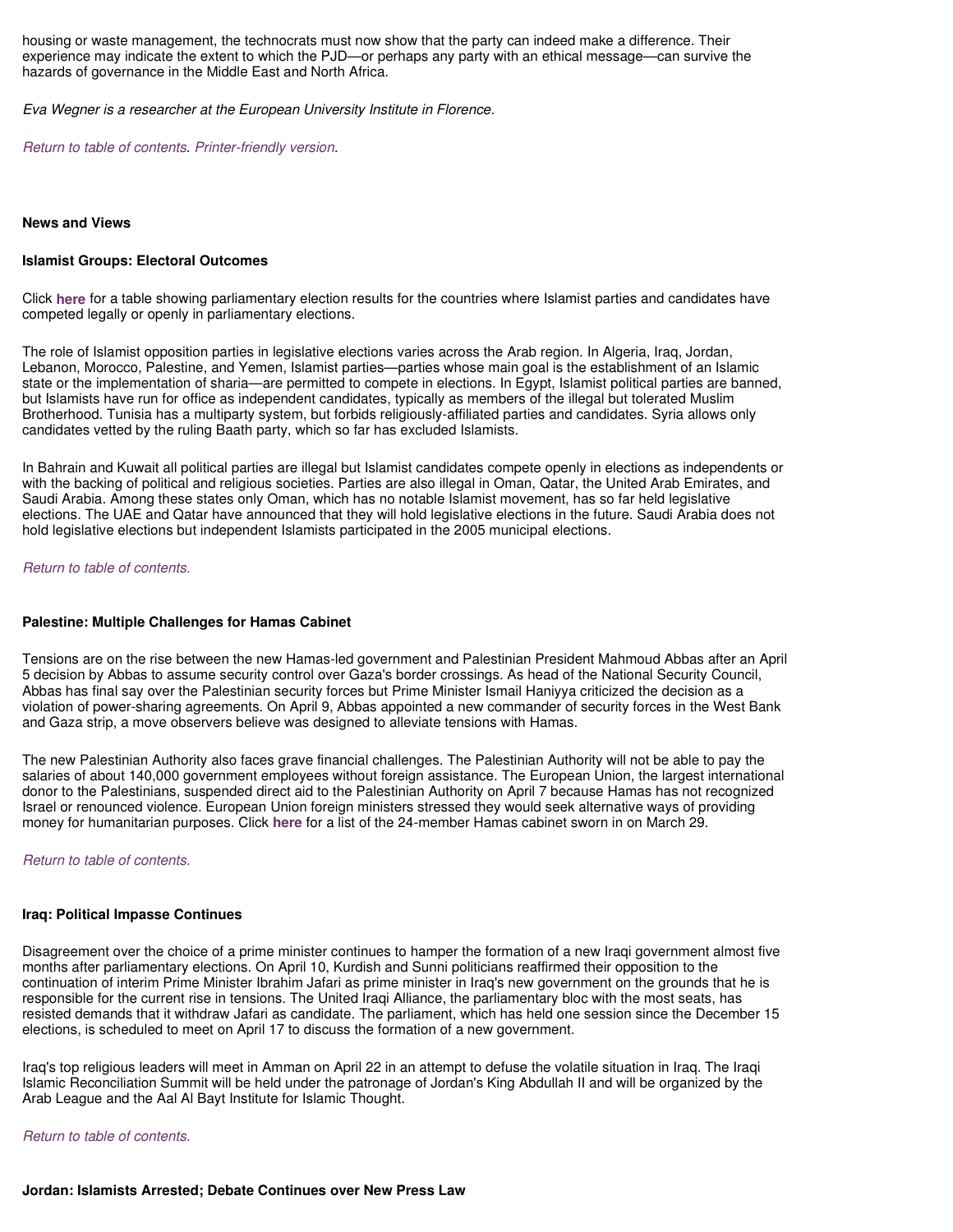Jordanian authorities arrested more than 100 members of the Islamist Action Front (IAF), Jordan's largest political party, on April 9 for distributing flyers calling for a strike in protest of Jordan's third fuel price hike since July 2005. On March 18 Zaki Bani Irsheid, considered a moderate, replaced Hamzeh Mansour as IAF Secretary General.

In the ongoing debate over a new press and publications law, parliament's National Guidance Committee rejected on March 13 a provision in the amended draft law that would have prohibited the imprisonment of journalists charged with violating provisions of the law. The committee insisted that "journalists should not have immunity." Under the existing 1998 law, journalists may be imprisoned if they incite sectarian sedition; vilify a religion, God or a prophet; or commit slander. In response to criticism from the Jordan Press Association, government spokesperson Nasser Judeh stated on March 27 that the government continues to be committed to the principle of abolishing imprisonment of journalists. The draft law was first presented to parliament in 2004 by former Prime Minister Faisal Al Fayez's government. Click **here** to read a report on media freedom in Jordan in 2005 by the Arab Archives Institute.

# Return to table of contents.

# **Syria: Crackdown on Human Rights and Political Activists; Opposition Alliance**

A recent wave of arrests and court sentences has targeted several human rights activists and opposition figures. On April 3, the Syrian State Security Court sentenced Kurdish human rights activist Riad Drar to five years in prison on charges of disseminating false news, inciting sectarian riots, and forming a secret organization. The court also sentenced Abdul Sattar Qattan, a member of the banned Muslim Brotherhood, to 12 years in prison on April 3 and three students accused of being Islamists to 10 years imprisonment on March 28. Syrian authorities arrested four human rights activists in the week of March 20, including the former vice president of the Human Rights Association in Syria Mohammad Najati Tayyara. Two weeks earlier Syrian security forces detained for four days Amar Qurabi, a spokesperson for the Arab Human Rights Organization in Syria, on his return from political conferences in Washington and Paris. Click **here** for more details on these cases by Amnesty International.

Meeting in Brussels on March 17, exiled Syrian opposition leaders announced the creation of a united front to form a transitional government to bring about regime change in Syria. Participants in the National Salvation Front include former Syrian vice president Abdel Halim Khaddam, leader of the banned Muslim Brotherhood Ali Sadreddine Al Bayanouni, and smaller Kurdish and communist parties. On April 9, a military court in Syria charged Khaddam, who has been living in Paris since he defected in December 2005, with inciting a foreign attack against Syria and plotting to take power.

Return to table of contents.

# **Egypt: Campaign to Amend Press Law; Muslim Brothers Arrested**

The Egyptian Organization for Human Rights launched a national campaign on March 13 to abolish jail sentences for press offenses, promoting a new draft press law proposed by the Journalists' Syndicate. President Hosni Mubarak announced at a February 2004 conference at the press syndicate that prison sentences for journalists convicted of libel would be abolished, but the promised reform has yet to be enacted. Click **here** for more details on the campaign.

In another development, Egyptian authorities arrested nine members of the Muslim Brotherhood in Alexandria on April 1, bringing to 30 the number of detained Muslim Brothers in the month of March.

Egyptian authorities released 950 members of the militant Islamist group Al Jamaa Al Islamiyya between April 2 and April 12, including several senior figures who had been imprisoned for over 20 years. Al Jamaa Al Islamiyya was responsible for a string of terrorist attacks in Egypt the 1990s but the group's leaders renounced violence and entered into a truce with the government in the late 1990s.

Return to table of contents.

#### **Tunisia: Crackdown on Political Activists**

Five Tunisian opposition parties, led by the Progressive Democratic Party, have accused the government of harassing activists in civil society organizations in Tunisia. An April 10 statement by the head of the party, Najib Al Shabbi, called on the government to amend the constitution to abolish the one-party system and to amend press, political party, and electoral legislation. According to the New York-based Committee to Protect Journalists (CPJ), Tunisian writer and human rights lawyer Muhammad Abbou is being mistreated in prison and his family is being harassed. Abbou was sentenced in June 2005 to three and a half years in prison because of an Internet article that allegedly "defames the judicial process" and was "likely to disturb the public order." Click **here** to read the CPJ statement.

Political activist Neila Chachour Hashisha and her family are being harassed by Tunisian authorities after she spoke at a seminar for Arab reformers at the American Enterprise Institute in Washington DC, according to International Freedom of Expression Exchange. Referring to the matter in an April 3 **statement**, U.S. Department of State deputy spokesman Adam Ereli said that the U.S government encourages the government of Tunisia to "take actions consistent with its declared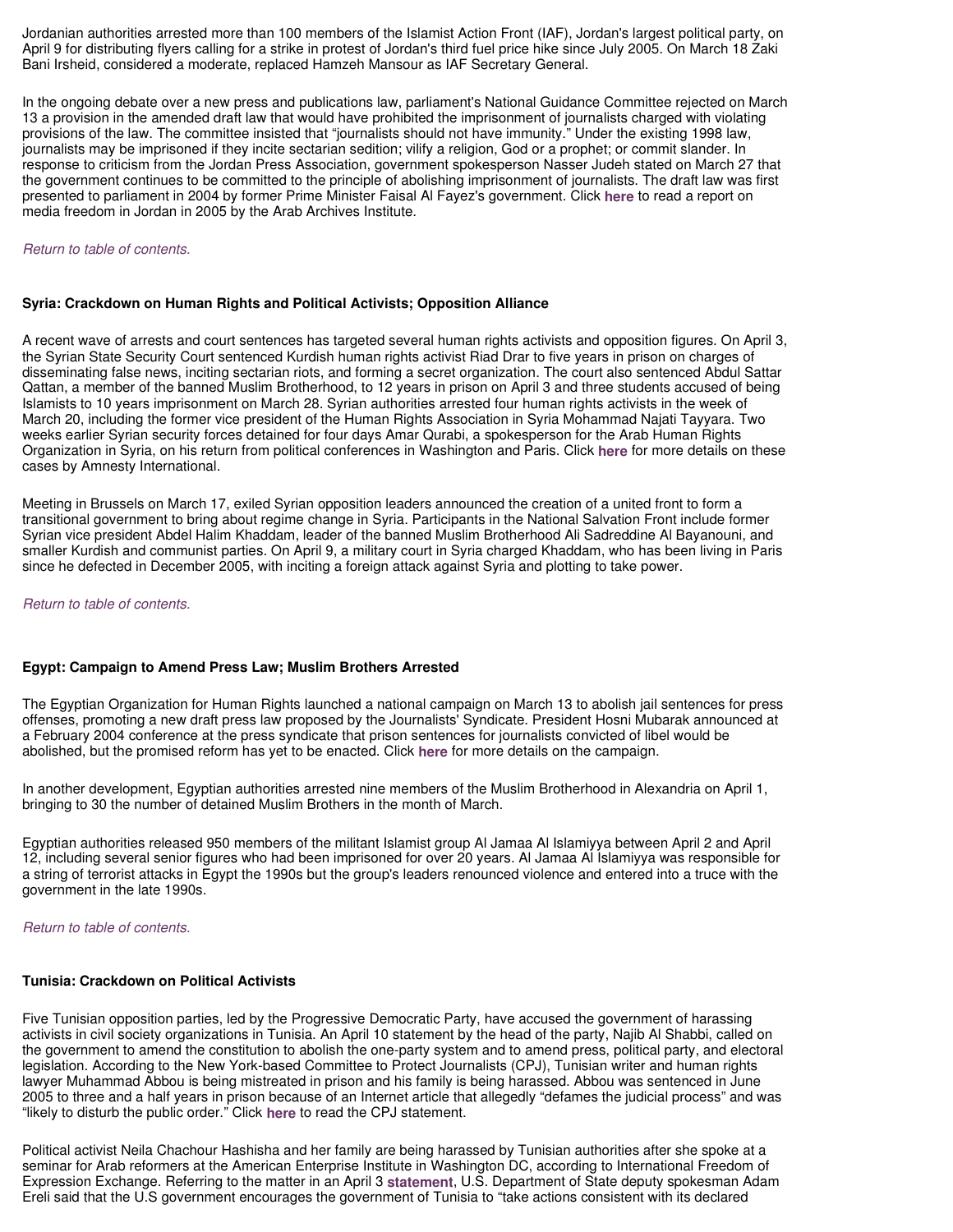intentions to engage in democratic reform."

A **statement** by Human Right Watch called on the Tunisian authorities to release Ali Ramzi Bettibi on the one year anniversary of his arrest for copying an online statement from a group threatening terror attacks onto a discussion forum he moderated. Human Rights Watch also pointed out that more than 300 political prisoners remain under detention after the presidential pardon announced on February 25, which freed or conditionally freed 1,650 prisoners including more than 80 political detainees.

Return to table of contents.

# **Morocco: Debate over Electoral Survey**

Morocco's Islamist Party for Justice and Democracy (PJD) has been at the center of debate after a poll by the U.S.-based International Republican Institute showed that the PJD could win 47 percent of the vote in the next legislative elections. In comments to the media, PJD representatives consistently played down the poll's results. PJD Secretary General Saad Eddin Al Othmani repeatedly emphasized that in many cases polls do not coincide with facts and reality and that Moroccans should not think too far ahead. In the same vein, senior PJD official Abdallah Kiran said on Al Jazeera's " **Ma Wara Al Khabar**" (Behind the News) on March 25 that the party does not desire an electoral result that Morocco would not be able to handle and referred to Algeria as an example of a case where rapid change was disastrous. He argued that Morocco needs a gradual process of political reform that reassures all the political players.

Return to table of contents.

# **Qatar: Parliamentary Elections Announced**

Qatar will hold its first legislative elections in early 2007, according to an April 1 statement by Foreign Minister Hamad Bin Jasem Al Thani. Qatar's constitution, approved in an April 2003 popular referendum, creates a legislative body with thirty members elected by universal suffrage and fifteen appointed by the emir. Currently Qatar only has an appointed council with a limited advisory role. According to the constitution, the legislature will have three main powers: to approve (but not prepare) the national budget; to monitor the performance of ministers through interpellations and no-confidence votes; and to draft, discuss, and vote on proposed legislation, which becomes law only with the vote of a two-thirds majority and the Emir's endorsement.

Return to table of contents.

# **Bahrain: Renewed Tension between Government and Human Rights Organization**

The Bahrain Center for Human Rights (BCHR) lost an appeal in March to a September 2004 decision by the government to dissolve the center on the grounds that it had violated the 1989 associations law. Despite the 2004 decision, however, the center has remained active. On March 8, the Ministry of Social Development warned that it will recommend legal measures against the center if it continues its activities.

Return to table of contents.

# **Kuwait: Women Vote for First Time**

Kuwaiti women voted and ran for office for the first time in Kuwait's history on April 4 in a local by-election to fill a single seat in the16-member municipal council. Municipal elections took place in June 2005, but women could not take part in that vote because the government-sponsored suffrage bill had only been passed a month earlier.

Return to table of contents.

# **Upcoming Political Events**

- Iraq: Iraqi Islamic Reconciliation Summit, Amman, April 22.
- Lebanon: National Dialogue to resume on April 28.
- Bahrain: Municipal elections in May; legislative elections in October.
- Jordan: Municipal elections expected by mid-2006.
- Yemen: Presidential and municipal elections, September 2006.

# Return to table of contents.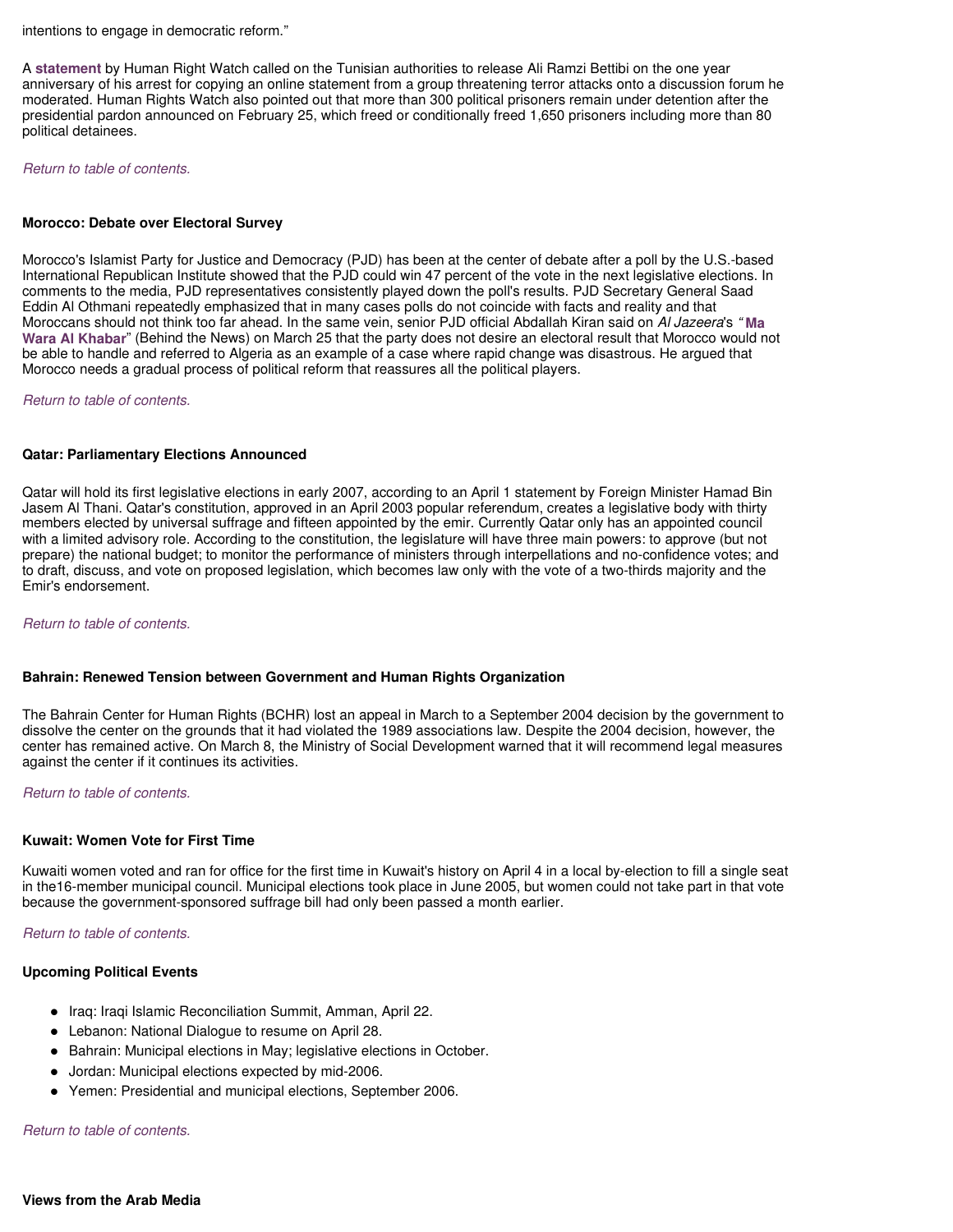Recent commentaries by prominent Islamists included:

- In an April 9 **commentary** on the Muslim Brotherhood's official website Ikhwanonline, deputy supreme guide Muhammad Habib calls on civil society institutions in the Arab world to uphold the demands of Arab citizens in the face of dictatorial regimes intent on crushing the democratic spirit. Habib calls on political parties, syndicates, and associations to acknowledge that comprehensive reform can only be achieved through a political reform process based on the notions of pluralism, peaceful rotation of power, free and fair elections, and separation of powers.
- In an April 4 **article** on the same website, scholar Rafiq Habib explores the question of whether newly elected governments have the right to change the existing system or if they must abide by the established rules of the game. Habib argues that in the case of the Palestinian system, the rules of the game and the nature of the relationship with Israel were not initially set in a democratic manner and the Palestinian public voted in January 2006 to change the status quo. Hamas won on an electoral platform based on a rejection of the existing system (primarily the Oslo agreement) and the movement now is responsible to its electorate to abide by these promises.
- In an interview in Egypt's independent daily Al Masry Al Youm on April 9, Islamist intellectual Fahmi Huweidi argues that the implementation of Islamic law in Egypt does not imply that Copts will become second class citizens. The real issue at hand is not whether the Muslim Brothers can provide guarantees to the Coptic community in Egypt, but rather whether Egyptian society can provide guarantees that the dignity of its citizens, Muslim or otherwise, will be respected. Currently all Egyptian citizens are treated as second class citizens by the regime.
- Al Masry Al Youm also published an **interview** on April 11 with Jordan's Islamic Action Front Secretary General Zaki Saad Bani Irsheid. Irsheid argues that the U.S. is pulling back from its earlier calls for democratization and instead praising the "democratic reforms" of countries like Jordan that in reality have not made any real moves to ensure political liberties. Irsheid also criticizes efforts by Arab regimes to portray Islamist movements as authoritarian entities that will exploit electoral politics to impose their vision on society. He contends that democratic practices in the Islamist parties' internal procedures demonstrate their devotion of democratic ideals.

Several commentaries in the Arab media focused on U.S. democracy promotion in the Middle East in light of the electoral victories of Islamist parties in the region:

- Speaking on Al Jazeera's show "**Min Washington**" (From Washington) on March 27, Deputy Assistant Secretary of State Scott Carpenter denied that the results of recent elections have led the U.S. to question its democratization policy and asserted that the desire for greater political liberties and political participation is stronger than ever. He also affirmed that the U.S. will stand by its policy of not engaging with terrorist organizations, but that it is in contact with peaceful Islamist movements. Emad Shahin, political science professor at Harvard, expressed skepticism about the United States' calls for reform and argued that it continues to engage with friendly dictatorial regimes to maintain security. Carnegie scholar Amr Hamzawy observed that U.S. policy is not clear-cut but is the result of competing ideologies and strategies for the region.
- According to a March 30 opinion **article** in Ash Sharq Al Awsat by Amr Hamzawy, U.S. Secretary of State Condoleeza Rice's latest visit to the region highlighted the ambiguities of the U.S. administration's democracy promotion policy. The recent electoral victories of Islamists groups have strengthened realists who argue that U.S. pressure on Arab regimes will result in anti-U.S. governments coming to power as well as instability. These voices also criticize the U.S. emphasis on elections rather than focusing on institution building, the rule of law, and strengthening Arab democrats.
- The Bush administration has erred in assuming that the notion of the state was consolidated in Arab countries, argues Abdullah Iskandar in an April 11 **article** in pan-Arab daily Al Hayat. Instead, as the examples of Iraq and Lebanon demonstrate, loyalties in the Arab world are still primarily ethnic and sectarian. Iskandar also criticizes Arabs who reject the notion of democracy on the sole basis that external actors are calling for it.

Some political shows focused on Islamist parties in particular Arab countries:

 Al Jazeera's political debate show "**Ma Wara Al Khabar**" (Behind the News) addressed on April 8 the tension between the new Hamas-led government and Palestinian President Mahmoud Abbas. Mohammad Nizal, member of Hamas's political bureau, accused Abbas of trying to undermine the new government by stripping it of any real powers. In response, Mohammad Dahlan, head of the security committee in the Palestinian Legislative Council, argued that Abbas is acting within his constitutional powers in appointing security chiefs. Mkhaimar Abusada,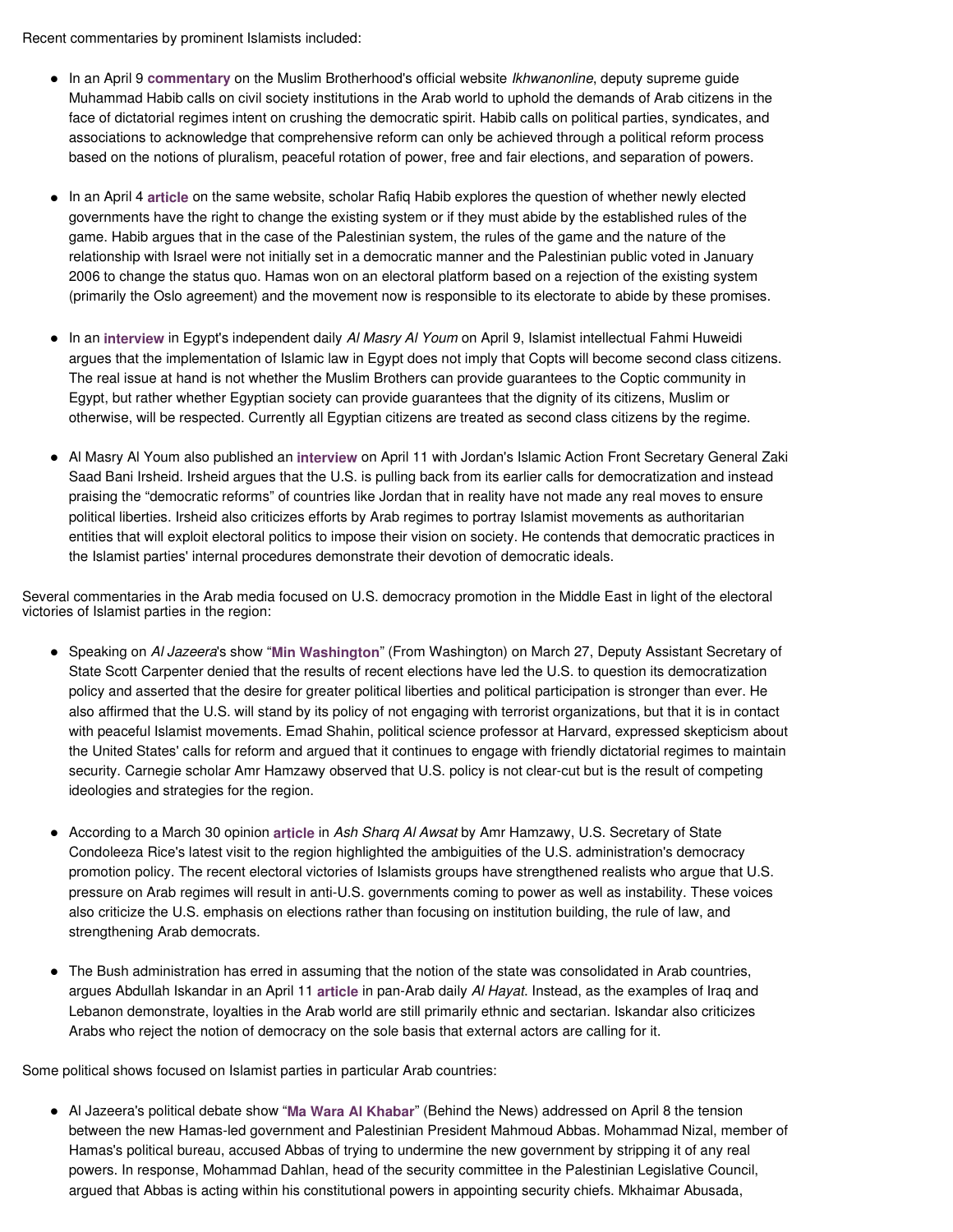political science professor at Al Azhar University in Gaza, affirmed that while Abbas did not technically overstep his competencies, he should have consulted with the new interior minister in this matter. Abusada added that Abbas acted responsibly in taking control of the Rafah crossing because he prevented an Israeli takeover, which would have occurred if the crossing had stayed in Hamas's hands.

 Another Al Jazeera live show, "**Hiwar Maftouh**" (Open Dialogue) featured a discussion on March 25 on Syrian opposition movements. Ali Sadreddine Al Bayanouni, Syria's exiled Muslim Brotherhood leader, defended the Muslim Brotherhood's alliance with Syrian former vice president Abdel Halim Khaddam (who broke with the Assad regime in December 2005) saying that Khaddam had renounced the policies of the government. Prominent Syrian activist Michel Kilo asserted he is not opposed to this alliance as long as it abides by the principles of the Damascus Declaration announced by Syrian opposition groups in November 2005. Al Aridi, director of the London-based Syria Media Center, criticized Khaddam's credibility as a reformer and posited that only the current Syrian regime is capable of delivering reforms to its citizens.

# Return to table of contents.

# **Read On**

Islamist political participation in the Arab world has been the subject of a wide range of recent publications in English and Arabic. Publications addressing region-wide developments include:

- In "**Islamist Movements and the Democratic Process: Exploring the Gray Zones**," Nathan Brown, Amr Hamzawy, and Marina Ottaway discuss critical areas of ambiguity in Islamists' thinking including Islamic law, the use of violence, political pluralism, civil and political rights, women's rights, and religious minorities (Carnegie Endowment for International Peace, Carnegie Paper no. 67, March 2006).
- Al Muraqib Al Arabi (The Arab Observer) published a special issue in April 2006 on dialogue between the West and Islamist movements in the Arab world (Center for Gulf Research and Studies, London).
- The March 2006 issue of **Al Mustaqbal Al Arabi** (The Arab Future) includes analysis of the Hamas victory in the Palestinian elections as well as the future of Islamist movements in Morocco (Center for Arab Unity Studies, Beirut).
- Rather than supporting democracy by focusing on new Islamic thinking and parties, the United States should promote institutional reform in the Arab world, argues Daniel Brumberg in "**Islam is Not the Solution (Or the Problem)**" (The Washington Quarterly, vol. 29, no. 1, Winter 2005-06, 97-116).
- Reaching out to moderate Islamists must become part of the West's policy for promoting democratic politics in the Middle East, argues Amr Hamzawy in "**The Key to Arab Reform: Moderate Islamists**" (Carnegie Endowment Policy Brief no. 40, July 2005).
- In "**Islamists and Democracy: Keep the Faith**" (The New Republic, vol. 232, no. 4,716, June 6, 2005), Marina Ottaway argues that if the United States wants to encourage democratization it should seek to understand and support democratic trends within Islamist movements, the only groups with significant organized constituencies in much of the Middle East.
- Seyyed Vali Nasr asserts that "Muslim democracy" is an emerging electoral platform that seeks to dominate the middle by integrating Muslim values into broader socioeconomic demands, reminiscent of the Christian Democratic parties of Europe ("The Rise of 'Muslim Democracy'," Journal of Democracy, vol. 16, no. 2, April 2005, 13-27).
- Dalil al harakat al islamiya fi al 'alam (Guide to Islamist Movements in the World) by Egyptian scholar Dia Rashwan outlines the history and agendas of violent and non-violent Islamist movements in Egypt, Turkey, Palestine, and Indonesia (Al Ahram Center for Strategic Studies, Cairo, 2005).

Recent analysis of Hamas's electoral victory in **Palestine** includes:

 In **Hamas: Politics, Charity and Terrorism in the Service of Jihad**, Matthew Levitt refutes the notion that Hamas's militant, political, and social wings are distinct from one another and warns that for Hamas, like Hizbollah,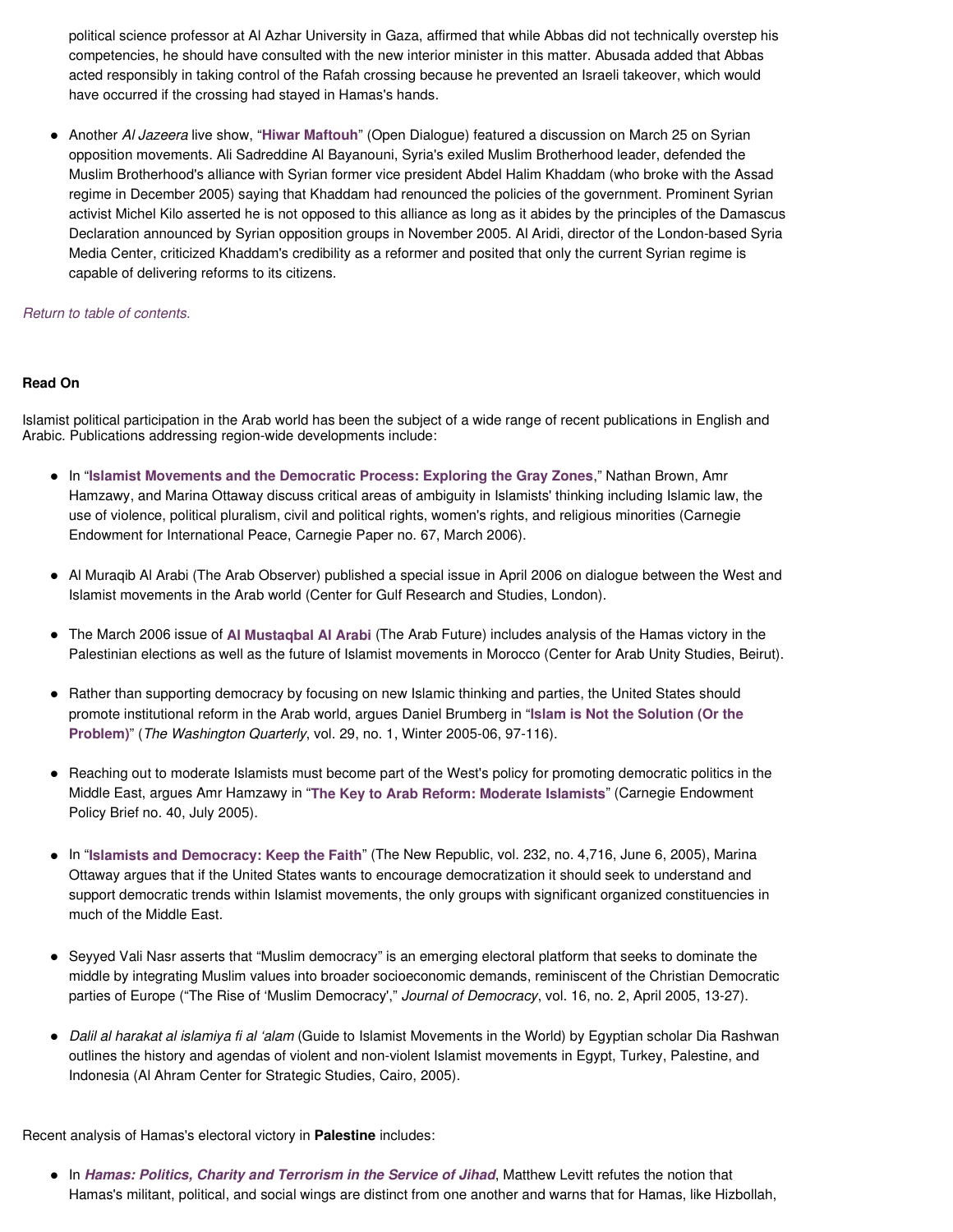political participation is just another means to achieve its goals (New Haven: Yale University Press, 2006).

- Hamas participation in mainstream Palestinian politics will not spur the group to moderate its radical goals because the conditions necessary for the co-optation of militant groups are absent in the Palestinian case, argues Michael Herzog in "**Can Hamas Be Tamed?**" (Foreign Affairs, March/April 2006).
- In the "**Aftermath of the Hamas Tsunami**," Nathan Brown analyzes the reasons why Palestinians voted for Hamas, the group's priorities and legislative agenda, and options for Western donors (Carnegie Endowment for International Peace, Web Commentary, February 2006).
- An uncompromising U.S. position on Hamas could dangerously alter the balance of power between the movement's militant and reformist factions, warns Marina Ottaway in "**Promoting Democracy after Hamas' Victory**" (Carnegie Endowment for International Peace, Web Commentary, February 2006).
- "**Hamas Triumphant: Implications for Security, Politics, Economy, and Strategy**" details the strategy and tactics of Hamas, the political and security implications of its victory, and proposes options for foreign responses (Robert Satloff, ed., Washington Institute for Near East Policy, Policy Focus no. 5, February 2006).
- Political integration, however challenging, is the best way to steer Hamas away from the military path, argues a new International Crisis Group report ("**Enter Hamas: The Challenges for Political Integration**,"Middle East Report no. 49, January 18, 2006).
- Graham Usher traces the evolution of Hamas in recent years in "**The New Hamas: Between Resistance and Participation**" (Middle East Report Online, August 21, 2005). He argues that Hamas does not yet seek leadership, but rather hegemony in Palestinian politics in order to become a blocking majority against Fatah.

Several recent publications focused on the Muslim Brotherhood in **Egypt**:

- There is no evidence that Egypt's Muslim Brotherhood would adopt more democratic values as a result of political participation, argues Magdi Khalil in "**Egypt's Muslim Brotherhood and Political Power: Would Democracy Survive?**" (Middle East Review of International Affairs, vol. 10, no. 1, March 2006).
- The results of the 2005 parliamentary elections have made it clear that Egyptian politics, at least in the next few years, will be dominated by the relationship between the regime and the Muslim Brotherhood, argue Amr Hamzawy and Nathan Brown in "**Can Egypt's Troubled Elections Produce a More Democratic Future?**," (Carnegie Endowment for International Peace, Policy Outlook no. 24, December 2005).
- Abul Ila Al Madi, Founding Member of Egypt's Wasat (Center) Party presents the party's view on politically relevant issues such as democracy, political reform, citizenship, and human rights in Ru'yat al Wasat fi al siyasa wa al mujtama' (Cairo: Al Shuruq International, 2005).
- Al Ikhwan fi barlaman 2000 documents the performance of Egyptian Muslim Brotherhood deputies in the 2000-2005 parliament (Cairo: Al Umma Center for Studies and Development and the International Media Center, 2005).
- Mona El-Ghobashy argues that the Muslim Brothers' energetic capitalization on the limited opportunities available to compete in parliamentary and other elections has had a profound effect on their political thought and organization ("The Metamorphosis of the Egyptian Muslim Brothers," International Journal for Middle East Studies, vol. 37, 2005, 373-95).
- Hesham Al Awadi explores the reasons behind Egyptian President Hosni Mubarak's policy changes towards moderate Islamists in "Mubarak and the Islamists: Why Did the 'Honeymoon' End?" (The Middle East Journal, vol. 59, no. 1, Winter 2005, 62-80).
- Bassma Kodmani calls for cultivating diversity within Egyptian society as an antidote to religious monopolization of the public sphere ("**The Dangers of Political Exclusion: Egypt's Islamist Problem**," Carnegie Paper no. 63, October 2005).

Beyond the issue of Islamists, several recent publications focus on developments in **Iraq**: